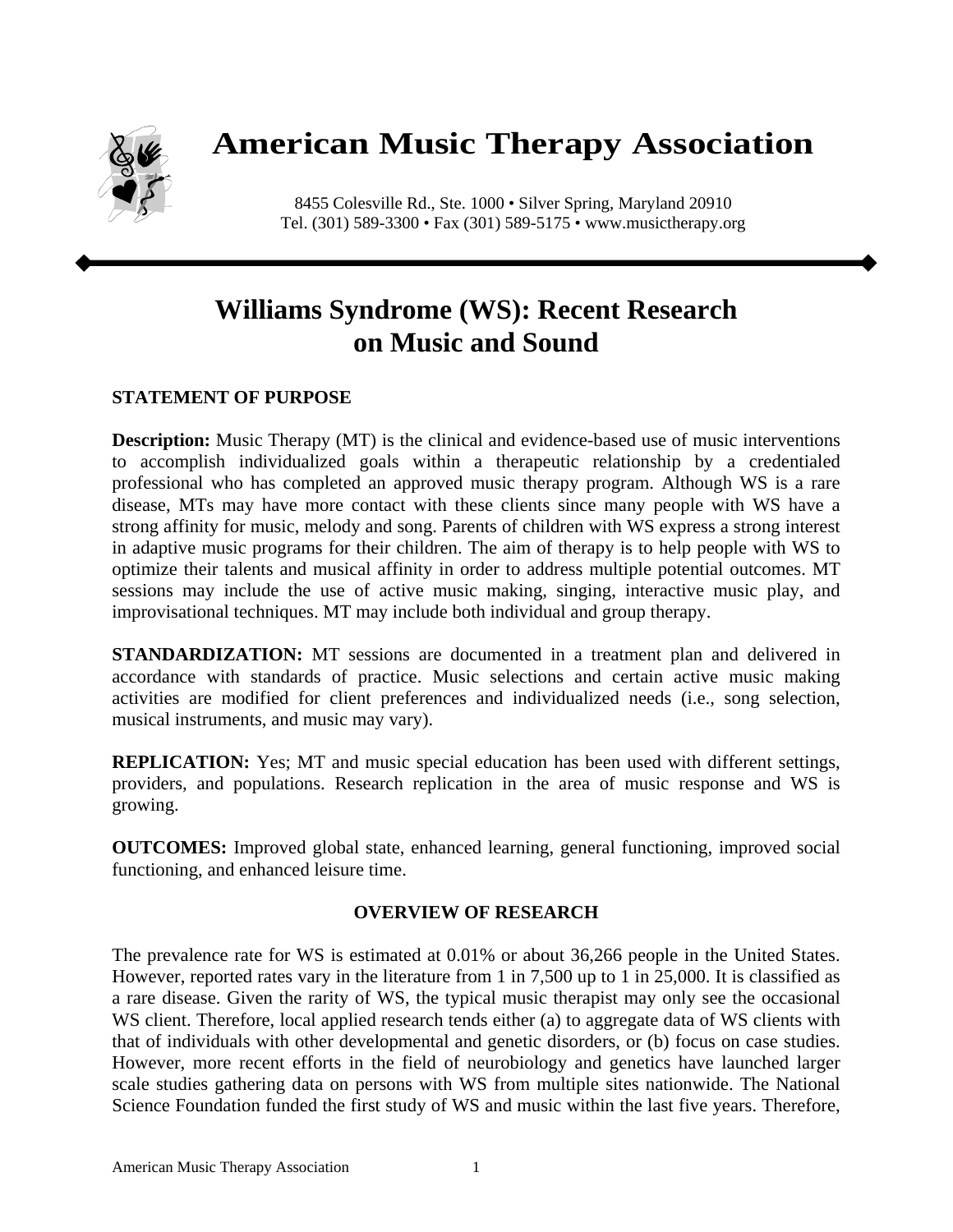findings from formal research are ongoing. In addition, it is well known and documented that persons with WS tend to have a strong affinity for music. Integrating functional academic skill development within music training has resulted in enhanced understanding of mathematics for young adults with WS. This provides preliminary evidence for the use of music as a learning cue to facilitate educational outcomes.

A leading investigator examining the relationship of music, the brain and WS is Dr. Daniel Levitin, Associate Professor at McGill University. Much of his work and that of his colleagues focuses on identifying and exploring the implications of the affinity of music among persons with WS. There exists strong evidence explaining the link between the genetics of WS and neuron-cognitive processing. This basic research is essential to understanding strategies for growth, adaptation and optimal development. Trained and qualified music therapists are recommended for the WS client assessed to respond to music as part of their therapeutic and/or educational plans. This recommendation is also endorsed by the WS Association. Furthermore, some persons with WS have tendencies for hyperacusia. The music therapist can assist the entire team on the management of this sensitivity.

Claussen, D., & Hanser, S. (2000). Music-elicited responses in individuals with Williams syndrome. Paper presented at the symposium for the Society for Research in Psychology of Music and Music Education, University of Leicester, United Kingdom.

*Conclusion*: Based on assessment of 20 individuals with WS, researchers found enhanced musical responsiveness in areas of independence, creativity, self-confidence, engagement, and pleasure.

Deruelle, C., Schon, D., Rondan, C., & Mancini, J. (2005). Global and local music perception in children with Williams syndrome. *Neuroreport, 16*(6), 631–634.

*Abstract:* Musical processing can be decomposed into the appreciation of global and local elements. This global/local dissociation was investigated with the processing of contourviolated and interval-violated melodies. Performance of a group of 16 children with Williams syndrome and a group of 16 control children were compared in a same-different task. Control participants were more accurate in detecting differences in the contourviolated than in the interval-violated condition while Williams syndrome individuals performed equally well in both conditions. This finding suggests that global precedence may occur at an early perceptual stage in normally developing children. In contrast, no such global precedence is observed in the Williams syndrome population. These data are discussed in the context of atypical cognitive profiles of individuals with Williams syndrome.

Dykens, E. M., Rosner, B. A., Ly, T., & Sagun, J. (2005). Music and anxiety in Williams syndrome: A harmonious or discordant relationship? *American Journal of Mental Retardation, 110*(5), 346–358.

*Abstract:* In this two-part study, we assessed musical involvements in two samples of persons with Williams syndrome compared to others with mental retardation and also related musicality to anxiety and fears in Study 2. Relative to others with mental retardation, those with Williams syndrome were more likely to take music lessons, play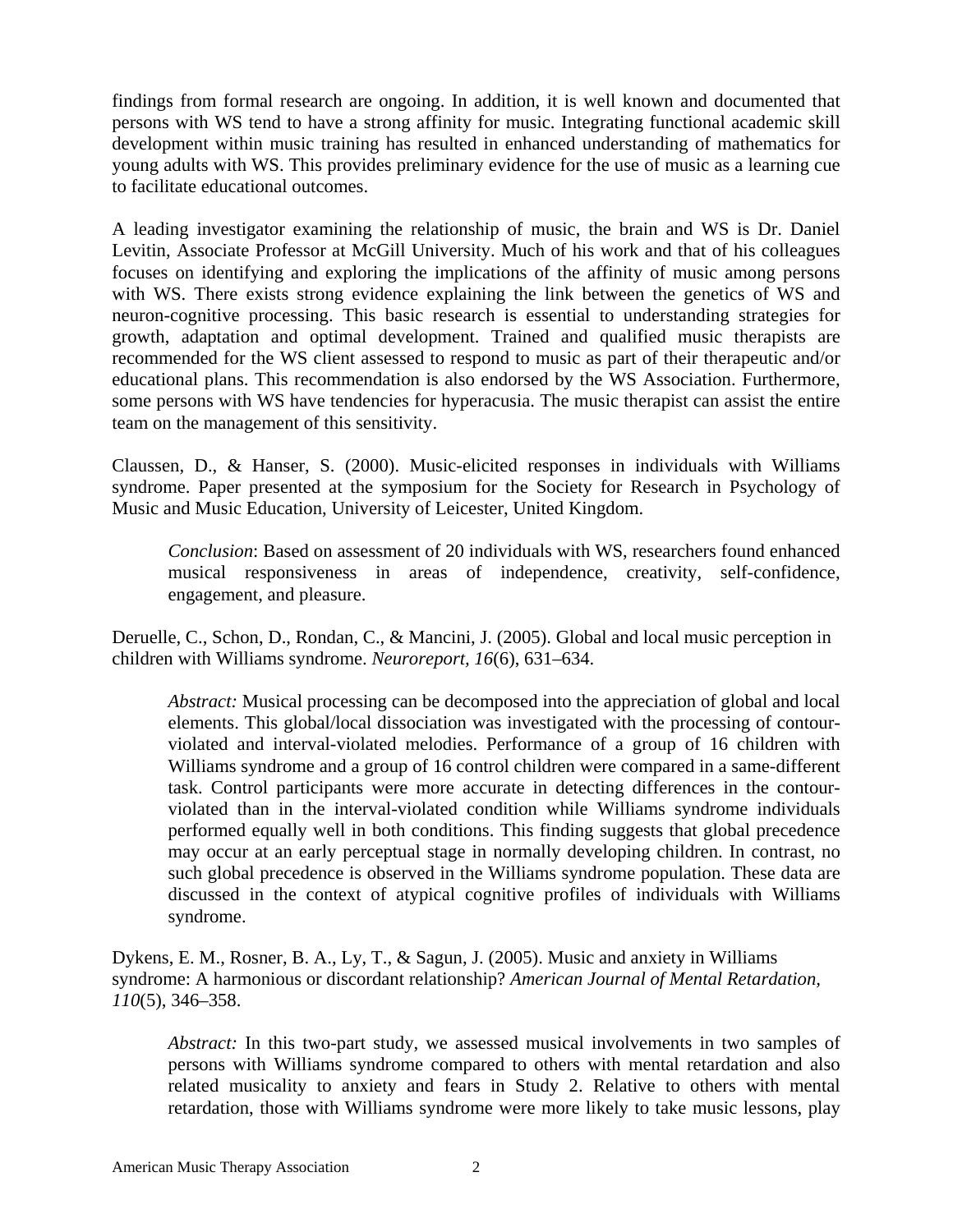an instrument, and have higher ratings of musical skills. In the Williams syndrome groups only, fewer externalizing symptoms were associated with listening to music, whereas less anxiety and fewer fears were associated with the frequency, duration, and skill in producing music as well as emotional responses to negatively toned music. Implications are discussed for future research on musical processing, musical interventions, and well-being in Williams syndrome and other groups.

Fidler, D. J., & Lawson, J. E. (2003). What do parents want?: An analysis of education-related comments made by parents of children with different genetic syndromes. *Journal of Intellectual & Developmental Disability*, *28*(2), 196–204.

*Abstract:* This study explored whether parents of children with three different genetic syndromes, Down syndrome  $(n=39)$ , Prader-Willi syndrome  $(n=25)$ , and Williams syndrome (n=26), express divergent desires, for modifications in their child's current educational programming. A content analysis was performed on the parents' answers to an open-ended question about how to improve their child's current placement. The parents of children with Down syndrome spontaneously expressed a greater desire for changes or improvements in speech therapy and reading services, the parents of children with Prader-Willi syndrome expressed a desire for increases in adaptive physical education services, and the parents of children with Williams syndrome expressed a desire for increases and modifications to music services and aides in the classroom. Within-syndrome variation was also found in the specific sentiments and desires expressed. Implications for a syndrome-specific approach to special education programming arc discussed.

Hopyan, T., Dennis, M., Weksberg, R., & Cytrynbaum, C. (2001). Music skills and the expressive interpretation of music in children with Williams-Beuren syndrome: pitch, rhythm, melodic imagery, phrasing, and musical affect. *Child Neuropsychology, 7*(1), 42–53.

*Abstract:* This paper studied music in 14 children and adolescents with Williams-Beuren syndrome (WBS), a multi-system neurodevelopmental disorder, and 14 age-matched controls. Five aspects of music were tested. There were two tests of core music domains, pitch discrimination and rhythm discrimination. There were two tests of musical expressiveness, melodic imagery and phrasing. There was one test of musical interpretation, the ability to identify the emotional resonance of a musical excerpt. Music scores were analyzed by means of logistic regressions that modeled outcome (higher or lower music scores) as a function of group membership (WBS or Control) and cognitive age. Compared to age peers, children with WBS had similar levels of musical expressiveness, but were less able to discriminate pitch and rhythm, or to attach a semantic interpretation to emotion in music. Music skill did not vary with cognitive age. Musical strength in individuals with WBS involves not so much formal analytic skill in pitch and rhythm discrimination as a strong engagement with music as a means of expression, play, and, perhaps, improvisation.

Lenhoff, H. M., et al. (2001). Absolute pitch in Williams syndrome. *Music Perception*, *18*(4), 491–503.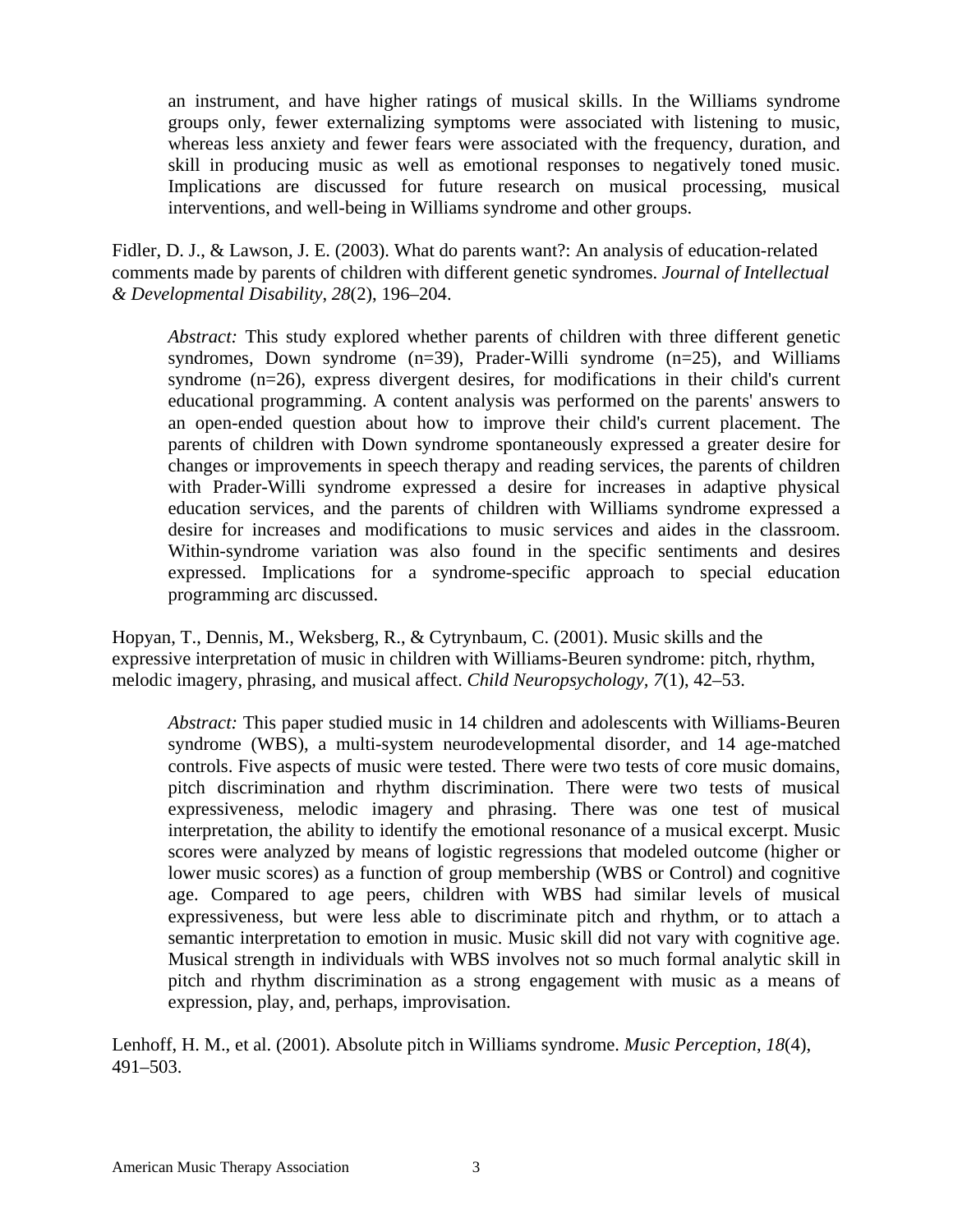Levitin, D. J. (2002). Rhythm, pitch, timbre and hyperacusis in Williams syndrome. In C. Morris, H. Lenhoff, & P. Wang, Eds., *Williams-Beuren syndrome: Research and clinical perspectives.* Baltimore: Johns Hopkins Univ. Press.

Levitin, D. J. (2005). Musical behavior in a neurogenetic developmental disorder: Evidence from Williams syndrome. *Annals of the New York Academy of Sciences, 1060*(27), 325–334.

Levitin, D. J., & Bellugi, U. (1998). Musical ability in individuals with Williams syndrome. *Music Perception, 15*(4), 357–389.

Levitin, D. J., & Bellugi, U. (1999). Music cognition and Williams syndrome. *Journal of the Acoustical Society of America, 106*(4, Part 2), 2225.

Levitin, D. J., Cole, K., Chiles, M., Lai, Z., Lincoln, A., & Bellugi, U. (2004). Characterizing the musical phenotype in individuals with Williams syndrome. *Child Neuropsychology, 10*(4), 223– 247.

*Abstract:* Williams Syndrome (WS), a neurodevelopmental genetic disorder, is characterized by peaks and valleys in mental function: substantial impairments in cognitive domains such as reasoning, arithmetic ability, and spatial cognition, alongside relatively preserved skills in social domains, face processing, language, and music. We report the results of a comprehensive survey on musical behaviors and background administered to the largest sample of individuals with WS to date ( $n = 118$ , mean age  $=$ 20.4), and compare the results to those obtained from a control group of typically developing normal individuals ( $n = 118$ , mean age = 20.9) and two groups of individuals with other neurodevelopmental genetic disorders, Autism ( $n = 30$ , mean age  $= 18.2$ ) and Down Syndrome ( $n = 40$ , mean age  $= 17.2$ ). Individuals with WS were found to be rated higher in musical accomplishment, engagement, and interest than either of the comparison groups, and equivalent on most measures to the control group. Compared to all other groups including the controls, the WS individuals displayed greater emotional responses to music, manifested interest in music at an earlier age, and spent more hours per week listening to music. In addition, the effects of music listening (whether positive or negative) tended to last longer in the WS group. A factor analysis extracted seven principal components that characterize the musical phenotype in our sample, and discriminant function analysis of those factors was able to successfully predict group membership for the majority of cases. We discuss the neurobiological implications of these findings.

Levitin, D. J., Cole, K., Lincoln, A., & Bellugi, U. (2005). Aversion, awareness and attraction: Understanding hyperacusis in Williams syndrome. *Journal of Child Psychiatry, Psychology and Allied Disciplines, 46*(5), 514–523.

Levitin, D. J., Menon, V., Schmitt, J. E., Eliez, S., White, C., Glover, G., Korenberg, J. R., Bellugi, U., & Reiss, A. L. (2003). Neural correlates of auditory perception in Williams syndrome: An MRI Study. *NeuroImage, 18,* 74–82.

*Abstract:* Williams syndrome (WS), a neurogenetic developmental disorder, is characterized by a rare fractionation of higher cortical functioning: selective preservation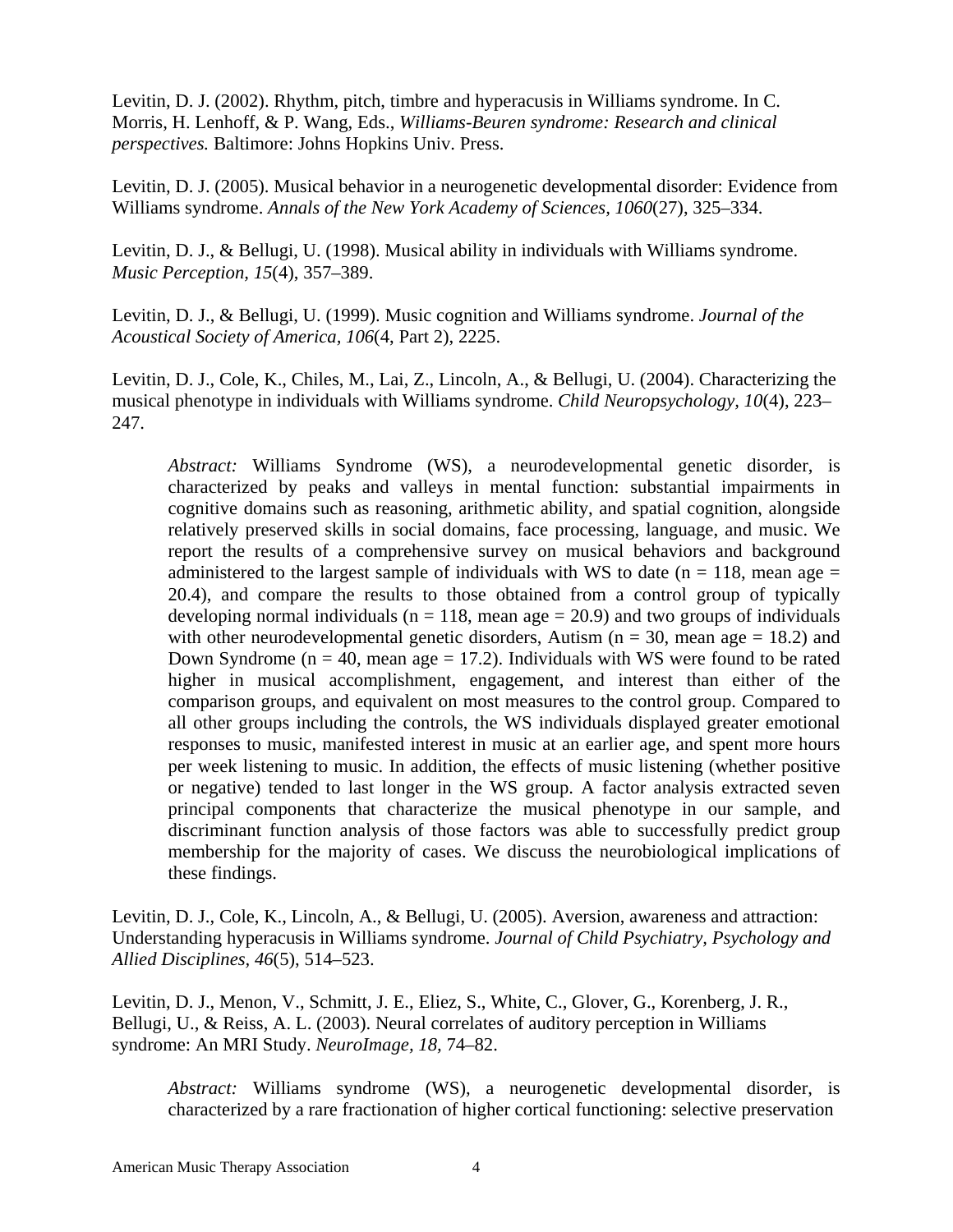of certain complex faculties (language, music, face processing, and sociability) in contrast to marked and severe deficits in nearly every other cognitive domain (reasoning, spatial ability, motor coordination, arithmetic, problem solving). WS people are also known to suffer from hyperacusis and to experience heightened emotional reactions to music and certain classes of noise. We used functional magnetic resonance imaging to examine the neural basis of auditory processing of music and noise in WS patients and age matched controls and found strikingly different patterns of neural organization between the groups. Those regions supporting music and noise processing in normal subjects were found not to be consistently activated in the WS participants (e.g., superior temporal and middle temporal gyri). Instead, the WS participants showed significantly reduced activation in the temporal lobes coupled with significantly greater activation in the right amygdala. In addition, WS participants (but not controls) showed a widely distributed network of activation in cortical and subcortical structures, including the brain stem, during music processing. Taken together with previous ERP and cytoarchitectonic studies, this first published report of WS using MRI provides additional evidence of a different neurofunctional organization in WS people than normal people, which may help to explain their atypical reactions to sound. These results constitute an important first step in drawing out the links between genes, brain, cognition, and behavior in Williams syndrome.

Claussen, D., & Hanser, S. (2000). Music-elicited responses in individuals with Williams syndrome. Paper presented at the symposium for the Society for Research in Psychology of Music and Music Education, University of Leicester, United Kingdom.

*Conclusion*: Based on assessment of 20 individuals with WS, researchers found enhanced musical responsiveness in areas of independence, creativity, self-confidence, engagement, and pleasure.

Deruelle, C., Schon, D., Rondan, C., & Mancini, J. (2005). Global and local music perception in children with Williams syndrome. *Neuroreport*, 16(6), 631-634.

*Conclusion*: Provides results on how individuals with WS process music compared with typically developing children.

Don, A. (1999). Auditory pattern perception in children with Williams syndrome. Dissertation Abstracts International: Section B: the Sciences & Engineering, 59(8-B), 4459.

*Conclusion*: The interest and emotional responsitivity toward music among children with WS combined with their relatively intact music abilities suggest that the purposeful development of musical skills could help to enrich the lives of these children.

Don, A., Schellenberg, G., & Rourke, B. (1999). Music and language skills of children with Williams syndrome. *Child Neuropsychology*, 5, 154-170.

*Conclusion*: 19 children with WS were compared with 19 typical children. Compared to typical children, the WS group expressed greater liking of music and a greater range of emotional responses to music.

Dykens, E.M., Rosner, B.A., Ly, T., & Sagun, J. (2005). Music and anxiety in Williams syndrome: A harmonious or discordant relationship? *American Journal of Mental Retardation*, 110(5), 346-358. (Compared to others with mental retardation, individuals with WS were more likely to take music lessons, play an instrument, and have higher ratings of musical skills.)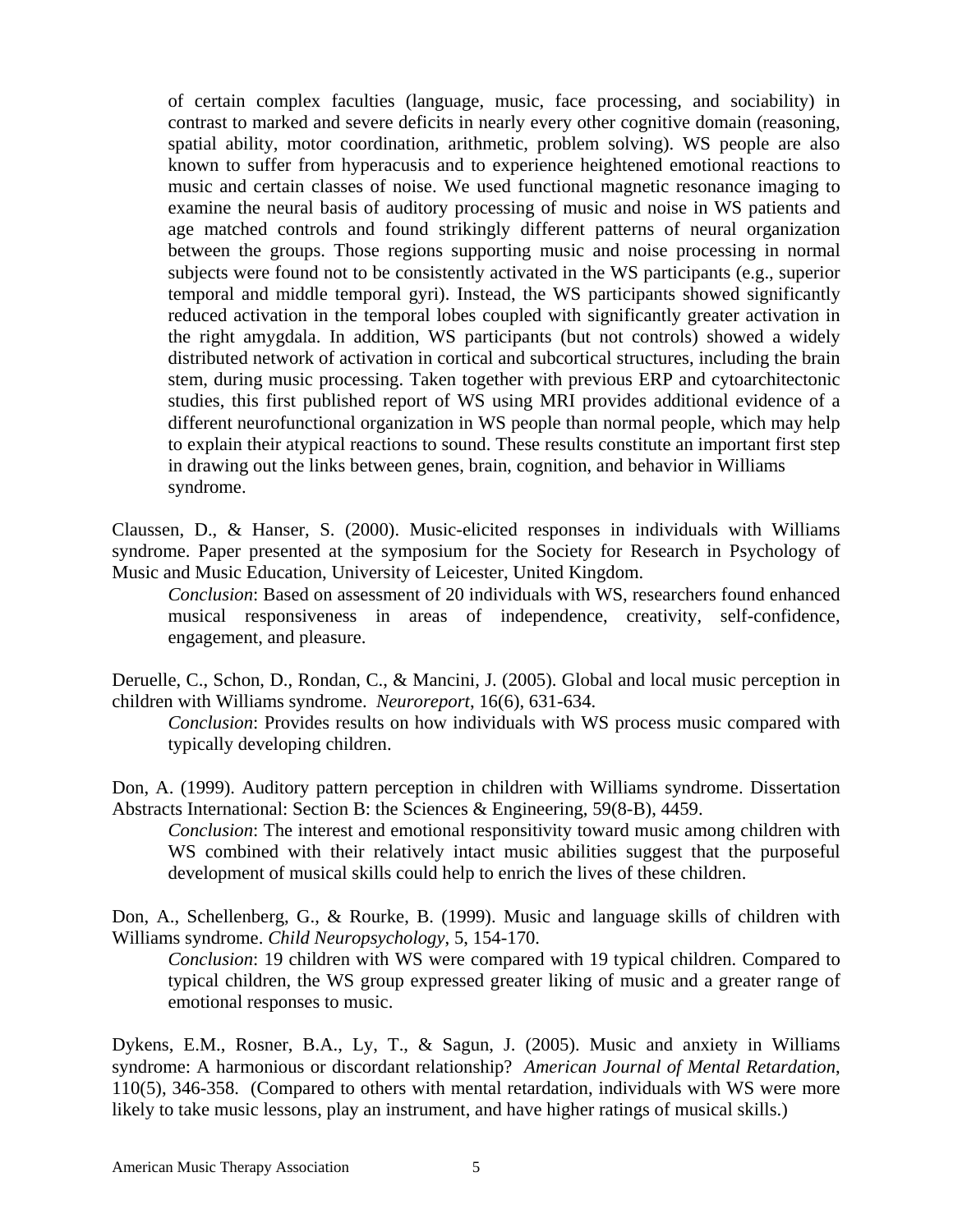Hickock, G., Bellugi, U., & Jones, W. (1995). Asymmetrical ability. *Science*, 270(5234), 219- 220. (preliminary data suggests that brain asymmetry may account for exception musical abilities)

Hopyan, T., Dennis, M, Weksberg, R., Cytrynbaum, C. (2001). Music skills and the expressive interpretation of music in children with Williams-beuren syndrome: pitch, rhythm, melodic imagery, phrasing, and musical affect. Neuropsychology, Development, and Cognition, Section C, *Child Neuropsychology*, 7(1), 42-53. (study of 14 children with WS and 14 age-matched controls; musical strength in WS is linked to strong engagement with music as a means of expression, play, and perhaps improvisation)

Lenhoff, H. (1998). Insights into the musical potential of cognitively impaired people diagnosed with Williams syndrome. *Music Therapy Perspectives*, 16, 33-36. (research professor emeritus in Biology at UC Irvine gives overview of musical responses in individuals with WS)

Lenhoff, H., Perales, O., Hickok, G. (2001). Absolute pitch in Williams syndrome. *Music Perception*, 18(3), 491-503. (it appears that the incidence of "perfect pitch" is higher among individuals with WS than in the general population)

Lenhoff, H., Wang, P., Greenberg, F., & Bellugi, U. (1997). Williams syndrome and the brain. *Scientific American*, 277(6), 68-73. (overview of Williams syndrome cognitive profile with section on musical talent and relationship to neuroanatomy)

Levitin, D. (2005). Musical behavior in a neurogenetic developmental disorder: Evidence from Williams Syndrome. *Annals of the New York Academy of Sciences*, 1060, 325-334. (individuals with WS tend to be more engaged in musical activities than others, with possible neuroanatomical correlate of this engagement being increased activation in the right amygdale to music and sound.)

Levitin, D., & Bellugi, U. (1998). Musical abilities in individuals with Williams syndrome. *Music Perception*, 15(4), 357-389. (gives evidence for relatively preserved musical rhythm processing in individuals with WS based on study of 8 WS subjects and 8 controls, supporting the theory that musical ability constitutes an independent intelligence)

Levitin, DJ., Cole, K., Chiles, M., Lai, Z., Lincoln, A., & Bellugi, U. (2004). Characterizing the musical phenotype in individuals with Williams syndrome. Neuropsychology, Development, and Cognition. Section C, *Child Neuropsychology*, 10(4), 223-247. (based on a survey of 118 individuals with WS, 1 control, and 2 non-WS special needs comparison groups, individuals with WS were found to be rated higher in musical accomplishment, engagement, and interest than comparison groups, and displayed greater emotional responses to music, musical interest at an earlier age, and spent more hours per week listening to music then all other groups)

Levitin, D., Menon, V., Schmitt, J., Eliez, S., White, C., Glover, G., Kadis, J., Korenberg, J., Bellugi, U., Reiss, A. (2003). Neural correlates of auditory perception in Williams syndrome: an fMRI study. *Neuroimage*, 18(1), 74-82. (provides evidence of a different neurofunctional organization in Williams syndrome, which may help to explain their atypical reaction to sound)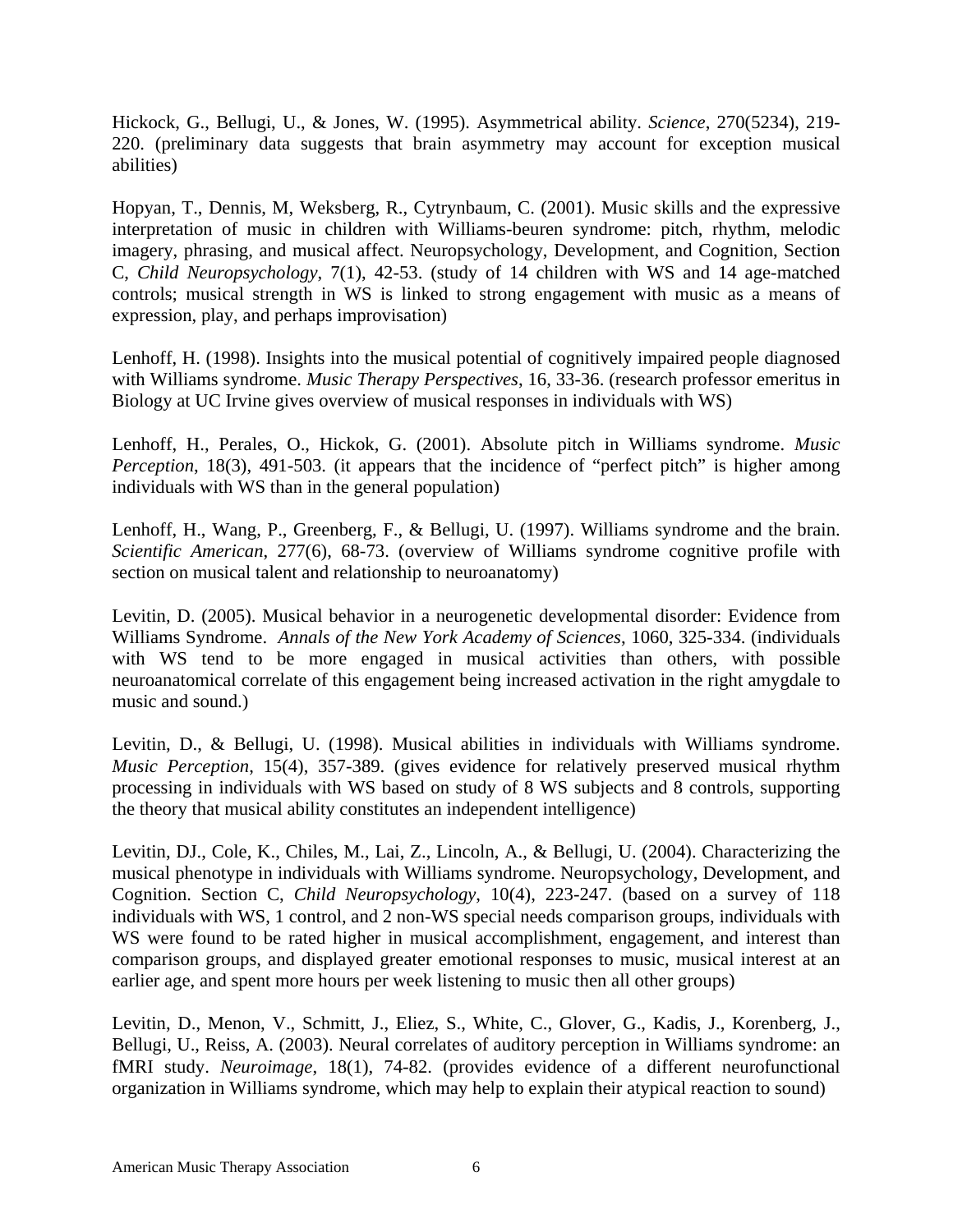Milne, H. (2002). A comparative case study of persons with Williams syndrome and musical interests. *Dissertation Abstracts International*, 62(12-A), 4057. (speaks to musical performance skills of 18 individuals with WS and discusses how development of talents and interests may be beneficial to other areas)

Reis, S.M., Schader, R., Milne, H., & Stephens, R. (2003). Music & minds: Using a talent development approach for young adults with Williams syndrome. *Exceptional Children*, 69(3), 293-313. (16 young adults with WS participated in a music and creative arts-based curriculum aligned with functional mathematics such as fractions, time, money, and measurement. Results showed an enhancement in participant's understanding of mathematics and increased opportunity to develop music abilities.)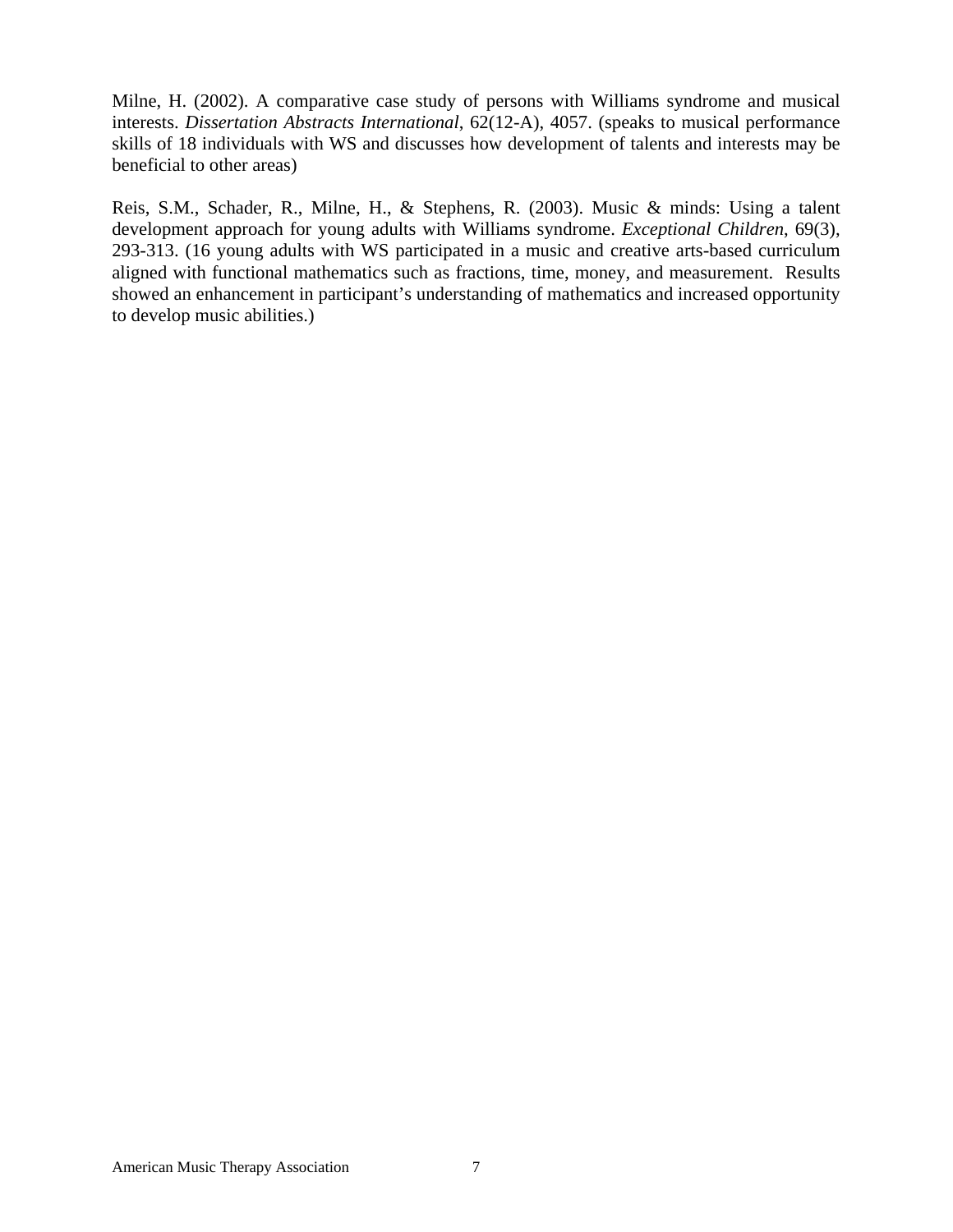*Williams Syndrome, The Brain and Music*  Source: Salk Institute Date: October 5, 2006

> *Note*: This story has been adapted from a news release issued by Salk Institute. <http://www.sciencedaily.com/releases/2006/10/061003191006.htm Accessed 1/23/2007>.

*Science Daily* — Children with Williams syndrome, a rare genetic disorder, just love music and will spend hours listening to or making music. Despite averaging an IQ score of 60, many possess a great memory for songs, an uncanny sense of rhythm, and the kind of auditory acuity, than can discern differences between different vacuum cleaner brands.

A study by a multi-institutional collaboration of scientists, published in a forthcoming issue of NeuroImage, identified structural abnormalities in a certain brain area of people afflicted with Williams syndrome. This might explain their heightened interest in music and, in some cases, savant-like musical skill.

Professor Ursula Bellugi, director of the Laboratory for Cognitive Neuroscience at the Salk Institute for Biological Studies --the central hub of this unique scientific alliance-- explains, "Understanding the connections between missing genes, the resulting changes in brain structure and function, and ultimately behavior may help us to reveal how the brain works."

The current study is just the latest chapter in a story that's been unfolding for quite some time - gaining increasing momentum in recent years. It all started when Bellugi reached out across disciplines and assembled a team of experts under the umbrella of a Program Project from the

National Institutes of Child Health and Human Development to help her trace the influence of individual genes on the development and functioning of the brain.

Along with co-author Albert Galaburda, a professor at the Harvard Medical School's Department of Neurology, Professor Allan L. Reiss, Director of the Center for Interdisciplinary Brain Sciences Research at Stanford University and senior author of the current study, focuses on the overall morphology of the brain, zooming in on the cellular architecture of the brain. Molecular geneticist Julie R. Korenberg, a professor in the Department of Pediatrics at UCLA, digs even deeper and studies the genes missing in people with Williams syndrome, whereas Debra Mills, an associate professor in the Department of Psychology at Emory University, concentrates on the neurophysiology, the electrical activity of behaving neural networks. Says Bellugi, who studies the cognitive aspects of the disorder: "Things are really starting to come together now."

Identified more than 40 years ago, Williams syndrome arises from a faulty recombination event during the development of sperm or egg cells. As a result, almost invariably the same set of about 20 genes is deleted from one copy of chromosome seven, catapulting the carrier of the deletion into a world where people make much more sense than objects do.

"Williams syndrome is a perfect example where a genetic predisposition interacts with the environment to sculpt the brain in unique ways," says Reiss. "It provides a unique window of understanding on how the brain develops under typical and atypical conditions," he adds.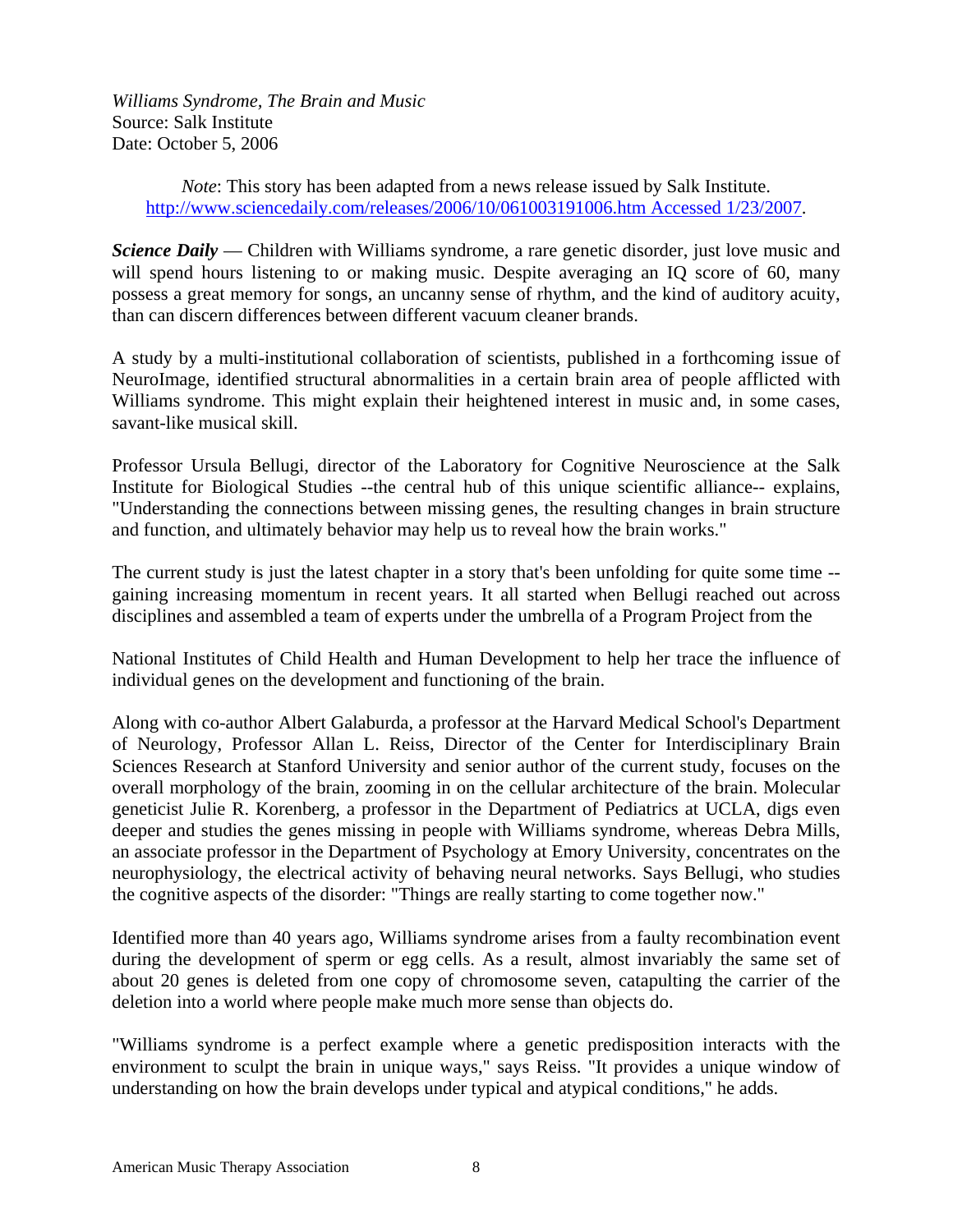People with Williams syndrome are irresistibly drawn to strangers, remember names and faces with ease, show strong empathy and have fluent and exceptionally expressive language. Yet, they are confounded by the visual world around them: While they can't scribble more than a few rudimentary lines to illustrate an elephant, they can verbally describe one in almost poetic detail.

"The discrepancy between their engaging social use of language and their poor visual-spatial skills is startling," says Bellugi. "I am confident that once all the evidence is in, we will have identified genes and pathways in the Williams syndrome deletion that underlie these drastic differences in modalities," she adds.

Despite whole brain volumes that are about 15 percent smaller than normal, the temporal lobe, which lies above the ear canal and, among other things, is involved in processing sounds and interpreting music and language, is of approximately normal volume in people with Williams syndrome. In their study, the researchers tried to answer the question of whether an atypical development of the planum temporale, which is part of the temporal lobe and thought to be involved many auditory tasks, including perfect pitch, may underlie the unusual musical and language skills.

First author Mark Eckert, formerly at Stanford and now an assistant professor at the Medical University of South Carolina, and his colleagues used data from brain scans of 42 individuals with Williams syndrome and 40 control participants to compare the surface folds of the planum temporale. In most people, the structure, a slender inch-long piece of tissue, is larger on the left side of the brain than the right.

In people with Williams syndrome, however, both sides tended toward symmetry. "There are different possible explanations: Either the left side didn't grow enough or the right side grew larger than usual," says Galaburda. The folding pattern, in particular one groove called the Sylvian fissure, pointed to an increase size of the right planum temporale.

But size alone might not explain the unusual auditory strengths of people with Williams syndrome. A more general explanation includes variations in the connectivity of certain brain regions that might contribute to the specific strengths and weaknesses in Williams syndrome."

In recent studies, Galaburda had found that cells in the primary visual cortex of carriers of the Williams deletion are smaller and more densely packed -- allowing for fewer connections between cells. Neurons in the primary auditory cortex, on the other hand, were larger and loosely packed, denoting increased "connectedness."

"These differences in cell size and density may underlie the strengths in auditory phonology, language and possibly music, and the difficulties in visual spatial construction for primary visual areas," says Bellugi, adding, "This is really just part of the overall effect of the genes' deletion on brain development."

"Relatively subtle developmental defects can have a significant impact on neurological function," says Dennis O'Leary, a Salk neurobiologist who studies the development of the visual system. "This work opens the door to explaining how genes work through the brain and make us who we are," he adds.